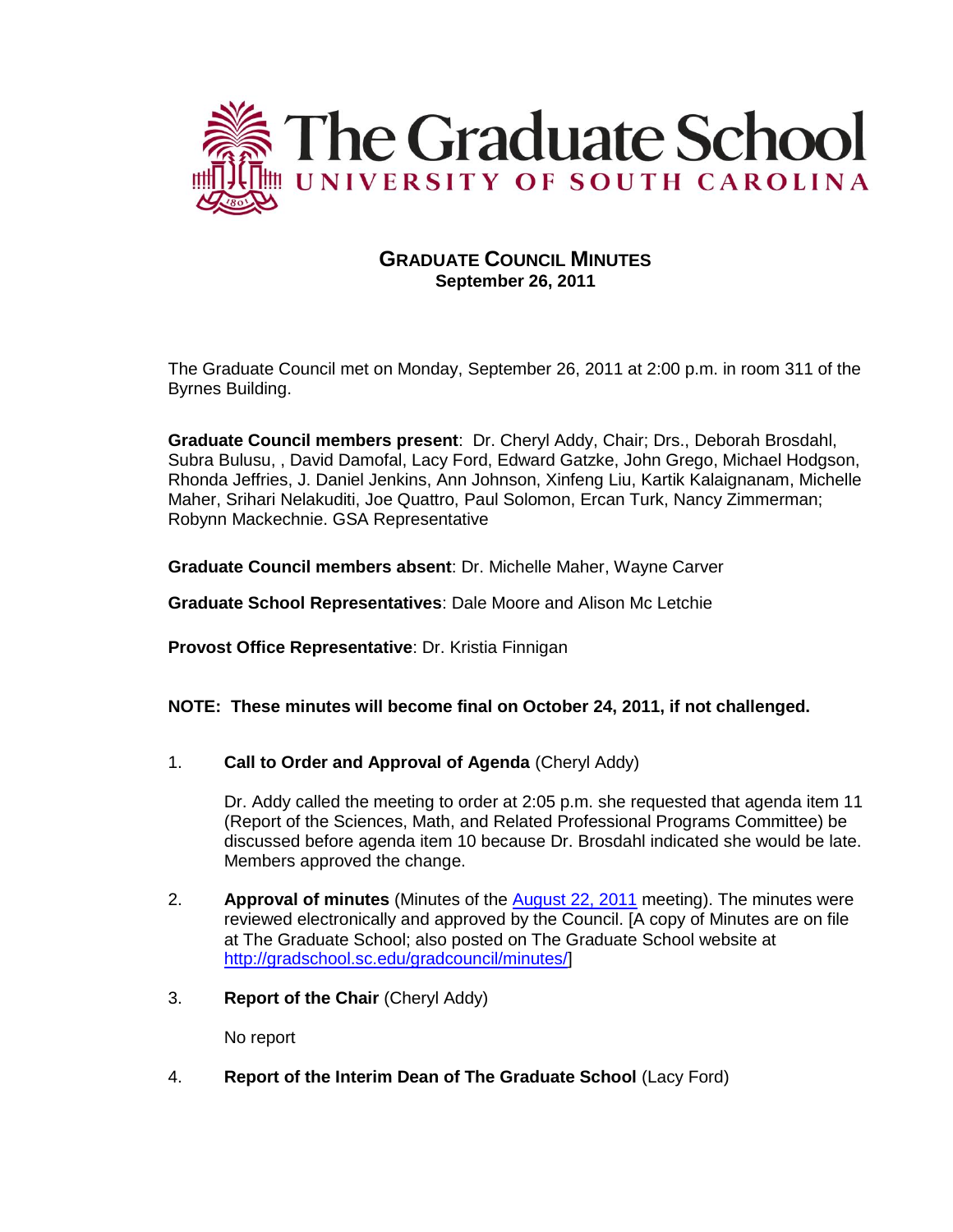Dr. Ford introduced himself to the Council and apologized for his absence from the August meeting. He reminded the Council of the Provost's goals for graduate education:

- That the Graduate School continue to add value to the University's mission by improving its service to Colleges and Departments;
- To increase the University's emphasis on doctorial education, not just Ph.D.s but other type of terminal degrees; and
- Improving and enhancing diversity of the student body including, but not limited to, ethnicity.

Dr. Ford also indicated that funding for graduate travel grants and Presidential scholarship will remain at last year's level. He stated that the Provost was working to develop partnerships with the University's deans and other interested parties to find funds for new scholarships and more dissertation fellowships.

#### 5. **Report of the Associate Dean / Secretary of the Graduate Council**  (Nancy Zimmerman)

 Dr. Zimmerman reviewed with the Council of the Provost memo dated September 9, 2011, ["Guidelines for Academic Courses"](file://COGRDSWEB/gradcouncil/CURR_DOCS/ProvostMemoAcademic_201141.pdf), that reiterated the standards all faculty with regard to preparation of syllabi and courses.

## 6. **Report of the Graduate Student Association Representative** (Robyn Mackechnie)

Ms. Mackechnie advised the Council of upcoming GSA events and issued an invitation to Council members:

- Financial Literacy Seminar September 27, 2011;
- Fall Fun Night October 14, 2011; and
- Health Insurance Summit October 18, 2011.

# 7. **Report of the Academic Policy and Practices Committee** (Joseph Quattro)

Dr. Quattro advised that the Committee had set two items forward for consideration and once he received word on their status he would inform the Council.

- Dr, Addy reminded the Council that one of the items being considered was the Academic Policy Student Graduate Assistantships (ACAF 4.0) the discussion of which began at the May 2011 meeting in order to add some language with regard to due process, having performance standards and evaluations to prevent random termination of GAs. Dr. Zimmerman informed the Council that this recommendation be forwarded to the Office of the Provost for consideration and approval.
- Dr. Zimmerman advised the Council that the Provost Office requested that this recommendation along with all the ACAF policies be reviewed by herself, Dr. Ford, Elise Ahyi and Dale Moore submitted to the Office by September 1, 2011.
- 8. **Report of the Committee on 500/600 Level Courses, Distance Education, and Special Courses** (Nancy Zimmerman) [Written report attached.](file://COGRDSWEB/gradcouncil/CURR_DOCS/500_600_201141.pdf)
- 9. **Fellowships and Scholarships Committee** (Wayne Carver)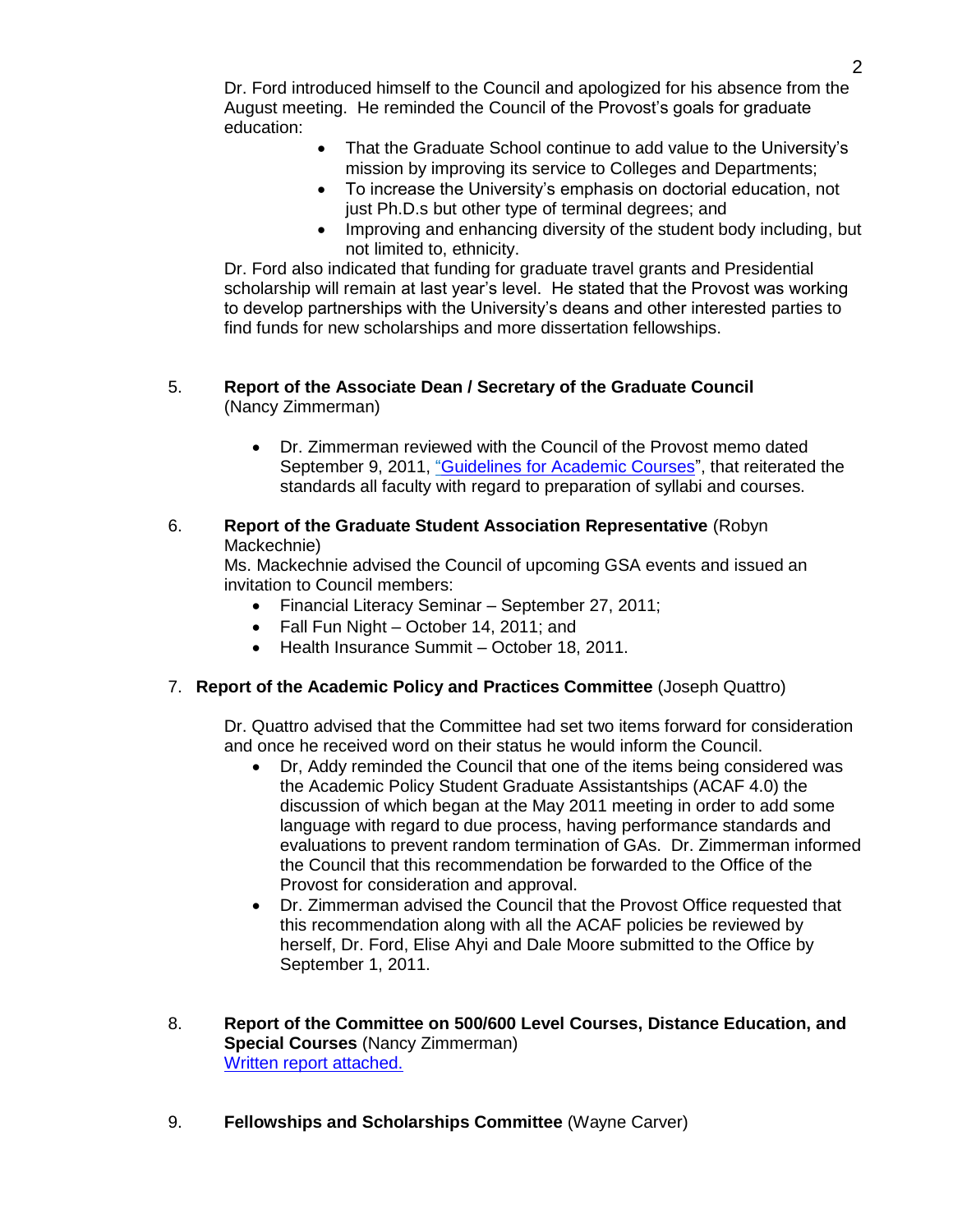• No report.

#### 10. **Report of Science, Math, and Related Professional Programs Committee** (John Grego)

### **HOSPITALITY, RETAIL, & SPORT MANAGEMENT** *Master in Health Information Technology (MHIT)*

#### **APPROVED**

Academic Program Actions Proposal/Bulletin Change: [Master in Health Information Technology](http://gradschool.sc.edu/gradcouncil/curr_docs/APAIntegratedInformationTechnology_201141.pdf) The College of Hospitality, Retail, and Sport Management proposes a new program designed to create a workforce of highly skilled IT experts and mangers in healthcare.

The Masters in Health Information Technology (MHIT) is an interdisciplinary program with the Arnold School of Public Health. The Program is housed within the Integrated Information Technology (IIT) Program in the College of Hospitality, Retail and Sport Management. This professional degree program prepares students with expertise in management of both health care systems and information technology.

Students take a combined 36 credit hours of coursework from both the IIT Program and from the Arnold School of Public Health. Students take a core of five courses (15 credit hours), three from IIT and two from the Arnold Schools' Department of Health Services Policy and Management. Students then choose five elective courses (15 credit hours), including at least one for Integrated Information Technology and one from the Arnold School of Public Health, and complete an internship of six credit hours.

The required internship (6 credit hours) consists of a minimum of 300 hours of approved health information technology work experience to be completed during the summer. It also requires a research paper, which will be evaluated as the student's comprehensive assessment of program learning outcomes. The integration of work experience with academic research is designed to provide a structured format for students to reflect on their work experience and related it to content and theory learned across the program.

Courses are conducted online or in a traditional classroom setting offered in the evenings and weekends to fit the schedules of working professionals. Depending on their professional experience and interest, students can tailor their program to gain breadth and depth in either the health or information technology components. Students with undergraduate degrees or extensive professional experience in healthcare would take most of their electives in information technology, while students with undergraduate degrees or experience in information technology would take their electives for the health component.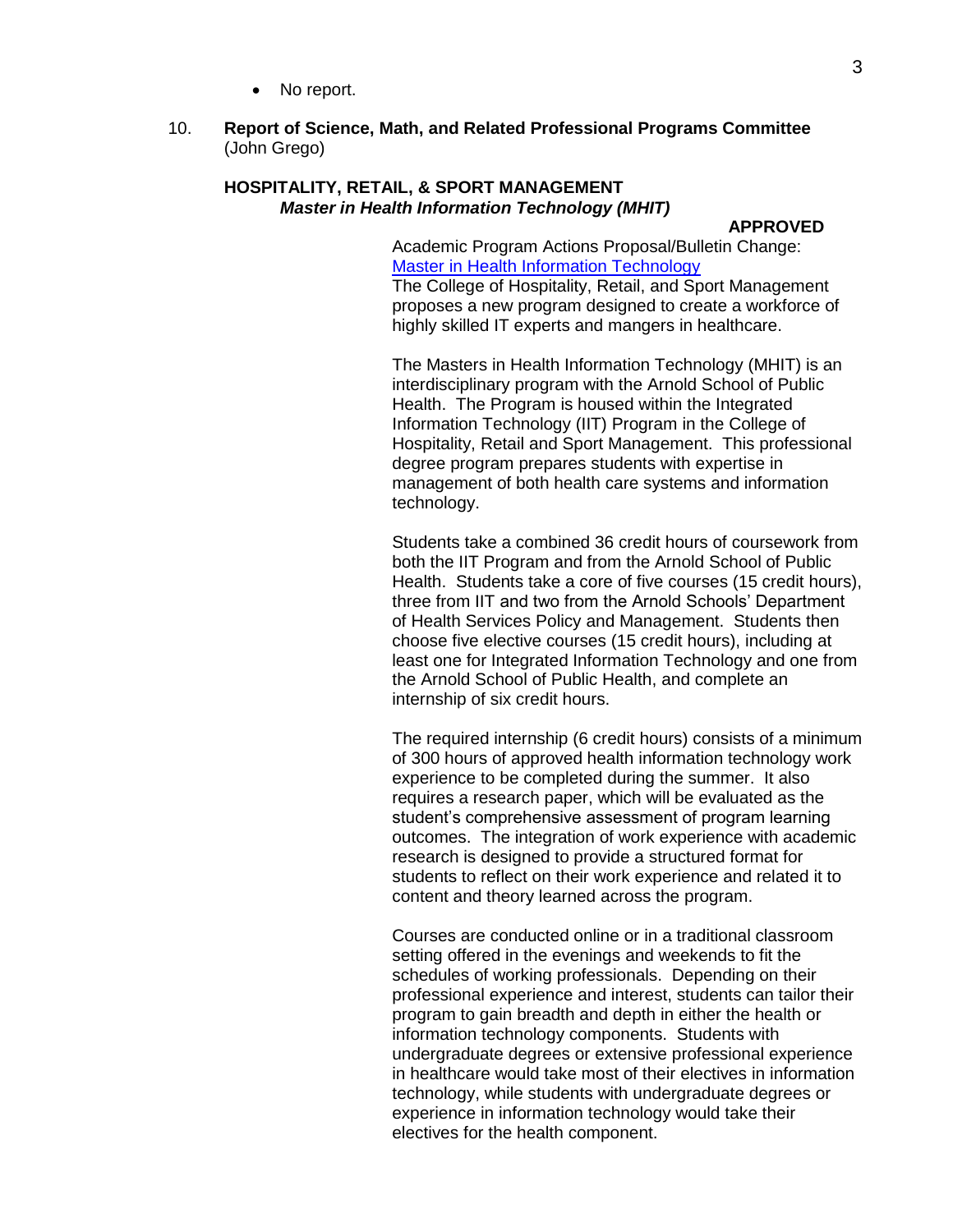New Course Proposal:

**APPROVED**

# [ITEC 745 Telecommunications for Health Information](http://gradschool.sc.edu/gradcouncil/curr_docs/NCPITEC745_201141.pdf)  [Technology \(3\)](http://gradschool.sc.edu/gradcouncil/curr_docs/NCPITEC745_201141.pdf)

Overview of telecommunication technologies as they apply to healthcare delivery, healthcare administration, and health information exchange.

[Effective: Fall 2012]

New Course Proposal:

## **APPROVED**

# [ITEC 747 Management of Health Information Systems](http://gradschool.sc.edu/gradcouncil/curr_docs/NCPITEC747_201141.pdf) (3)

Overview of health information technology, electronic health records (EHR), and health information exchange (HIE), current practices, trends, and issues in health information systems management, and privacy and security of health information.

[Effective: Fall 2012]

## New Course Proposal: ITEC 748 [Internship in Health Information Technology \(3\)](http://gradschool.sc.edu/gradcouncil/curr_docs/NCPITEC748_201141.pdf) Professional internship in health information technology. Positions assigned on an individual basis with emphasis on management decision making, oral and written communication skills, planning, and problem solving.

[Effective: Fall 2012]

New Course Proposal:

## **APPROVED**

## [ITEC 752 Systems Analysis & Design for Health Applications](http://gradschool.sc.edu/gradcouncil/curr_docs/NCPITEC752_201141.pdf)  [\(3\)](http://gradschool.sc.edu/gradcouncil/curr_docs/NCPITEC752_201141.pdf)

This course applies the principles of information systems analysis and design to health processes and applications. It looks at the analysis and logical design of business processes and management information systems focusing on the systems development life cycle; and techniques for logical system design.

[Effective: Fall 2012]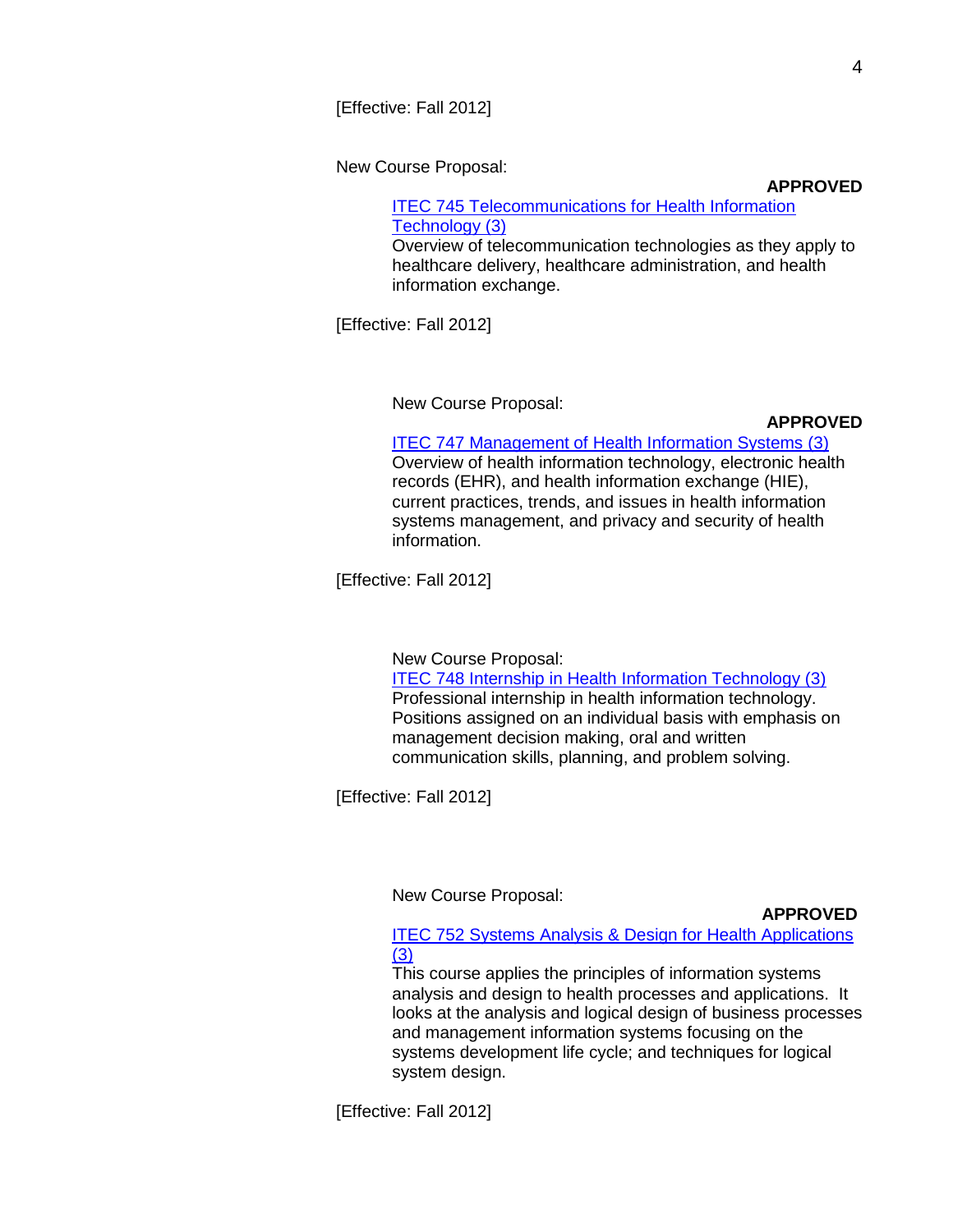New Course Proposal:

#### **APPROVED**

[ITEC 762 Health Information Technology Usability and](http://gradschool.sc.edu/gradcouncil/curr_docs/NCPITEC762_201141.pdf)  [Interface Design \(3\)](http://gradschool.sc.edu/gradcouncil/curr_docs/NCPITEC762_201141.pdf) Overview of the analysis, design, and usability of health information systems. Includes consideration of computer interfaces, Web portals, and patient portals.

[Effective: Fall 2012]

New Course Proposal:

### **APPROVED**

# **[ITEC 764 Project Management for Health Information \(3\)](http://gradschool.sc.edu/gradcouncil/curr_docs/NCPITEC764_201141.pdf)**

Application of project management software, technologies and practices to the design and implementation of real-world health information technology projects. Integrates IT knowledge and skills learned in earlier graduate courses and challenges graduate students to learn new technologies and to solve real business problems.

[Effective: Fall 2012]

New Course Proposal:

#### **APPROVED**

#### [ITEC 770 Health IT Database Systems \(3\)](http://gradschool.sc.edu/gradcouncil/curr_docs/NCPITEC770_201141.pdf)

This course is an introduction to the design, implementation, and management of database systems that form the foundation for health information systems.

[Effective: Fall 2012]

## New Course Proposal:

#### **APPROVED**

#### [ITEC 775 Large-Scale Health Information Systems \(3\)](http://gradschool.sc.edu/gradcouncil/curr_docs/NCPITEC775_201141.pdf)

Design, implementation and operation of large-scale information systems for healthcare institutions. Includes EMRs, CPOE, e-prescribing, medication administration, CRM, and supply chain management.

[Effective: Fall 2012]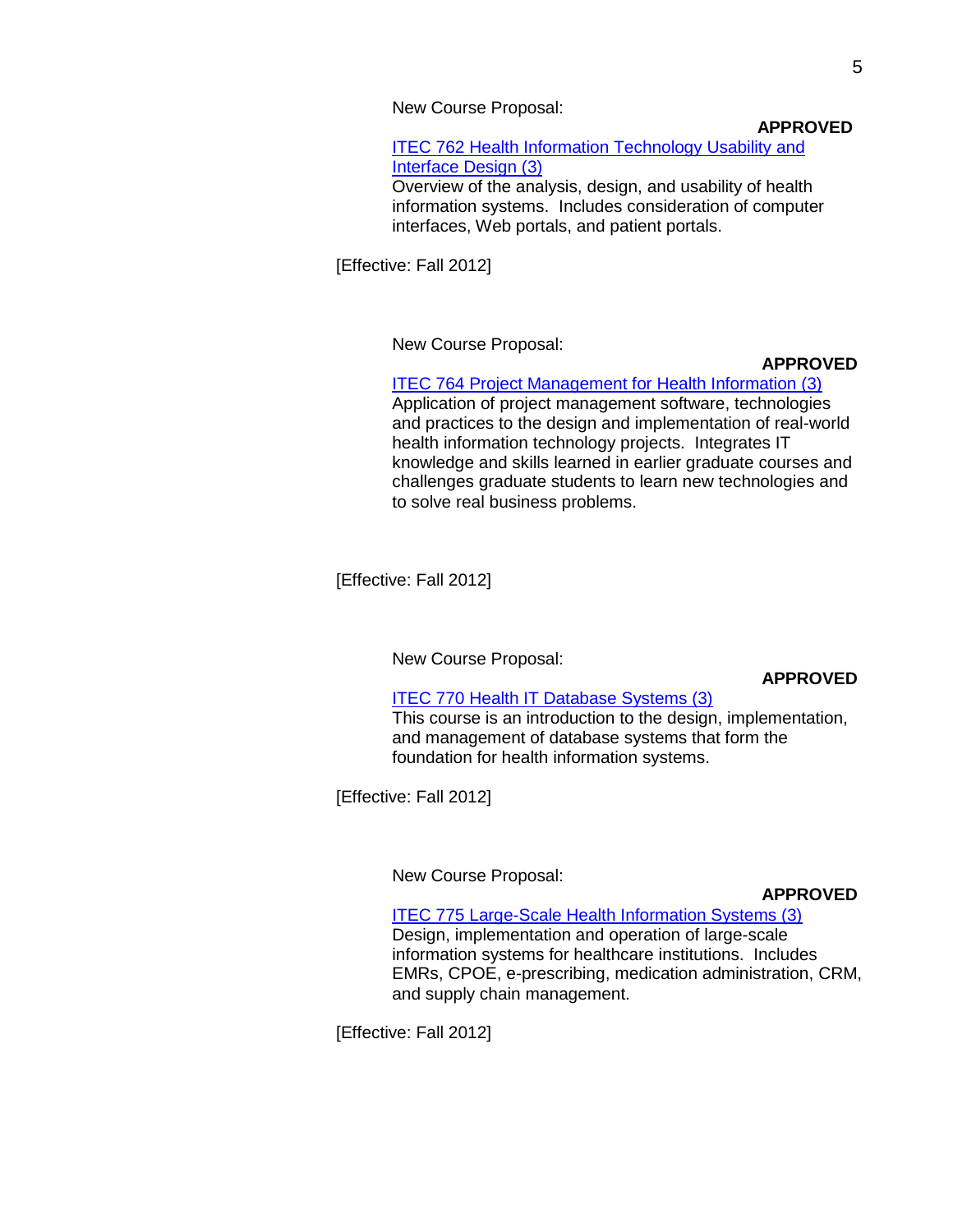New Course Proposal:

**APPROVED**

#### [ITEC 776 Health Information Technology and Clinical](http://gradschool.sc.edu/gradcouncil/curr_docs/NCPITEC776_201141.pdf)  [Transformation \(3\)](http://gradschool.sc.edu/gradcouncil/curr_docs/NCPITEC776_201141.pdf)

Implementation of electronic health records (EHR) and health information exchange with focus on clinical transformation, which is the most difficult and critical component of achieving improved clinical outcomes and efficiencies from EHRs.

[Effective: Fall 2012]

## **ARNOLD SCHOOL OF PUBLIC HEALTH** *PharmD/MPH in General Public Health*

#### **APPROVED**

Academic Program Actions:

## [PharmD/MPH in General Public Health](http://gradschool.sc.edu/gradcouncil/curr_docs/APAPublicHealth_201141.pdf)

PharmD/MPH dual programs address the need for pharmacist who understand public health principles as well as direct patient care activities. The dual degree is considered desirable for persons seeking careers in local, state, and national agencies. Additionally, this dual degree option presents opportunities for individuals to excel professionally in practice settings such as hospitals and health systems, managed-care, community health settings, and county and state health agencies.

The PharmD degree currently requires a total of 8 elective course credit hours in the professional program curriculum The South Carolina College of Pharmacy (SCCP) curriculum committee has approved the acceptance of any Master of Public Health courses (core or elective) for any or all of the 8 hours of required electives for the PharmD degree.

The Masters of Public Health (General) program requires a total of 42 credit hours, of which 15 hours are core courses, 15 hours are special interest in Public Health courses, 6 hours are electives, and 6 hours are practicum in a Public Health discipline. The Arnold School of Public Health curriculum committee has approved a total of 6 elective course hours from select SCCP courses that can be applied towards electives in the MPH program. The current approved list of SCCP Courses that may count for MPH elective credit include:

- SCCP 650: Introduction to Pharmacy Practice (2 credit hours)
- SCCP 680: Introduction to Drug Information (1 credit hour)
- SCCP 780: Outcomes Design and Assessment (3 credit hours)
- SCCP 850: Health Care Systems and Management (4 credit hours)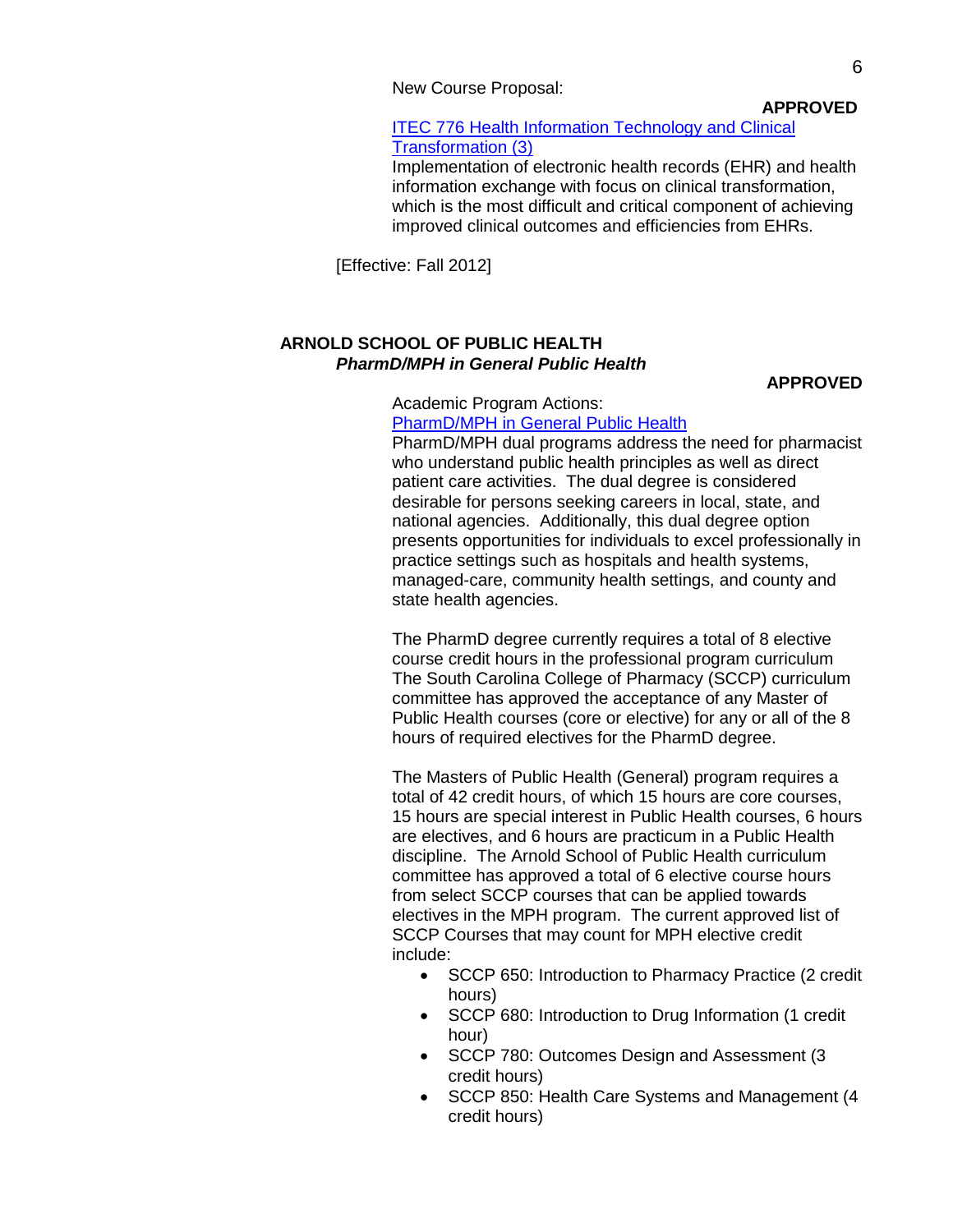- SCCP 880: Advanced Drug Information (2 credit hours)
- SCCP 774: Pharmacy Political Advocacy (2 credit hours)
- SCCP 779: Advanced Self-care (2 credit hours)

In addition, PharmD students may be able to obtain 3 credit hours toward the 6 hours required for PUBH 798 Public Health Practicum. Credit will be granted if the student completes an advanced pharmacy practice experiential rotation (during the 4<sup>th</sup> professional year of the PharmD program) in an approved public health discipline site (examples may include but would not be limited to: AHEC, DHEC, Indian Health Services, and other Public Health service entities).

[Effective: Fall 2012]

## **DEPARTMENT OF EPIDEMIOLOGY & BIOSTATISTICS**

## **APPROVED**

#### New Course Proposal: EPID 769 [Clinical Effectiveness \(3\)](http://gradschool.sc.edu/gradcouncil/curr_docs/NCPEPID769_201141.pdf)

This course develops skills in the application of epidemiologic methods to clinical effectiveness research, defined as generating evidence to inform stakeholders about treatment options, and improve treatment safety, quality, efficiency and effectiveness.

[Effective: Spring 2012]

11. **Report of the Humanities, Social Sciences, Education, and Related Professional Programs Committee** (Deborah Brosdahl)

#### **COLLEGE OF ARTS AND SCIENCES** *Art*

#### **APPROVED**

Course Change Proposal: **From: ARTS 710** Painting (3) May be repeated up to a maximum of 15 hours.

## **To: [ARTS 710](http://gradschool.sc.edu/gradcouncil/curr_docs/CCPARTS710_201141.pdf)** Painting (3)

A multi-level graduate level painting class focusing on field work and studio practice through both individual tutorial and group exercises with a painting area faculty member. May be repeated up to a maximum of 15 hours.

[Effective: Spring 2012]

Course Change Proposal: **From: ARTS 810** Painting (3) May be repeated up to a maximum of 18 hours. **Prerequisites**: M.F.A. degree candidate status.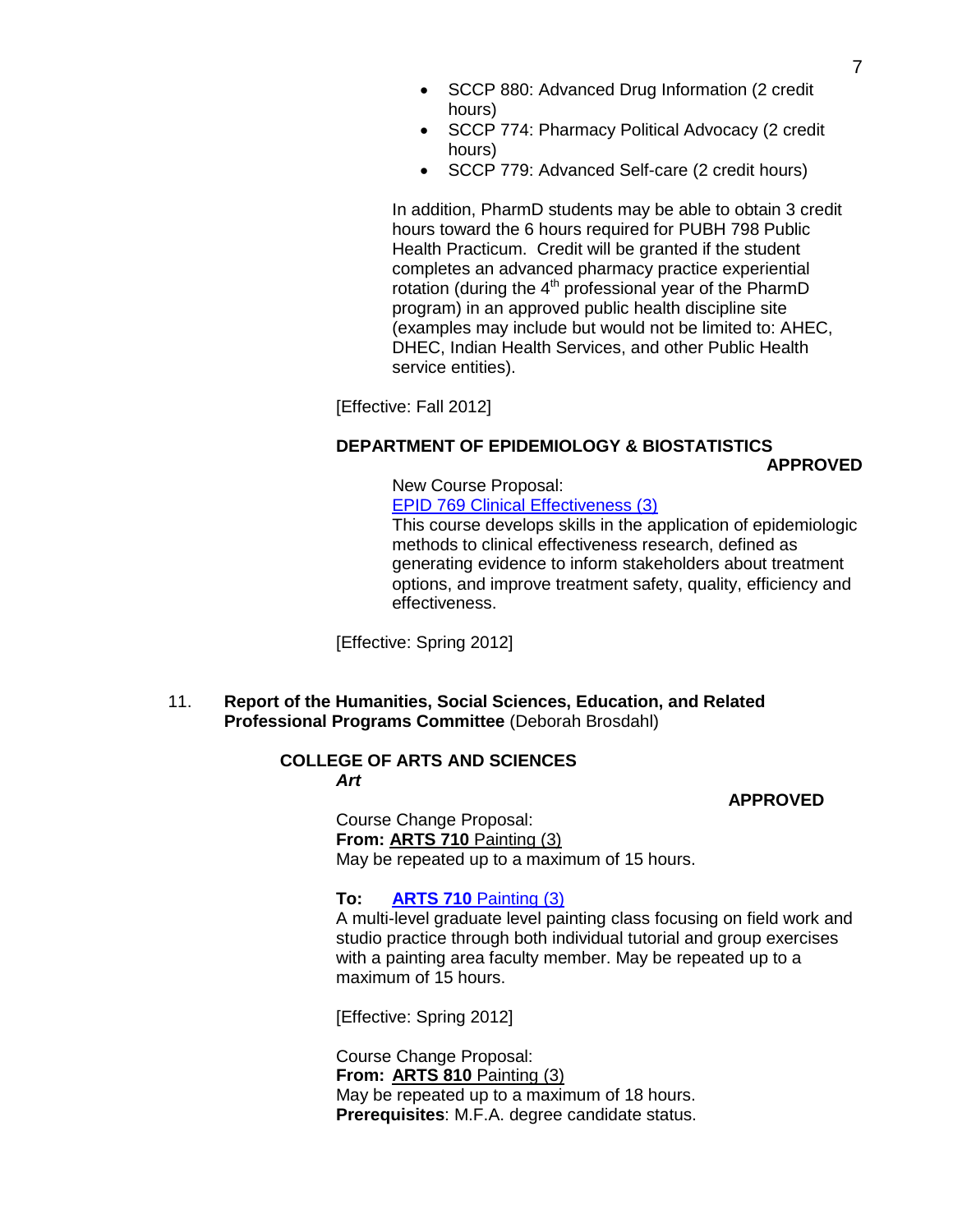## **To: ARTS 810** [Painting \(3\)](http://gradschool.sc.edu/gradcouncil/curr_docs/CCPARTS810_201141.pdf)

A multi-level graduate level painting class that includes both group seminar and individual tutorial under the direction of a painting area faculty member. The course will address student's individual initiatives in context of issues in the medium. May be repeated up to a maximum of 18 hours.

**Prerequisites:** M.F.A. degree status

[Effective: Spring 2012]

New Course Proposal:

**ARTS 795** [Independent Study \(3\)](http://gradschool.sc.edu/gradcouncil/curr_docs/NCPARTS795_201141.pdf)

Independent study for advanced graduate students in art studio. Approved independent study contract required for enrollment.

[Effective: Spring 2012]

## **COLLEGE OF EDUCATION** *Instruction and Teacher Education*

**APPROVED**

New Course Proposal:

**EDRD 815** Critique of Qualitative Research in Language and Literacy Education (3)

A review and critique of qualitative perspectives on language and literacy research.

[Effective: Fall 2012]

# **COLLEGE OF HOSPITALITY, RETAIL, & SPORT MANAGEMENT**

## **RETURNED TO DEPARTMENT FOR REVISIONS**

New Course Proposal: **HRSM 787** Global Seminar in Hospitality, Retail, Sport & Technology [Management \(3\)](http://gradschool.sc.edu/gradcouncil/curr_docs/NCPHRSM787_201141.pdf) Interdisciplinary learning experience in order to apply major specific constructs in hospitality, retail, sport, and technology and current event issues in a study abroad context. Students will visit destinations and venues and interact with on sight management.

[Effective May 2012]

12. **Report of the Petitions and Appeals Committee** (Rhonda Jeffries)

Evangeline Nobles – Petition approved.

13. **Other Committee Reports**